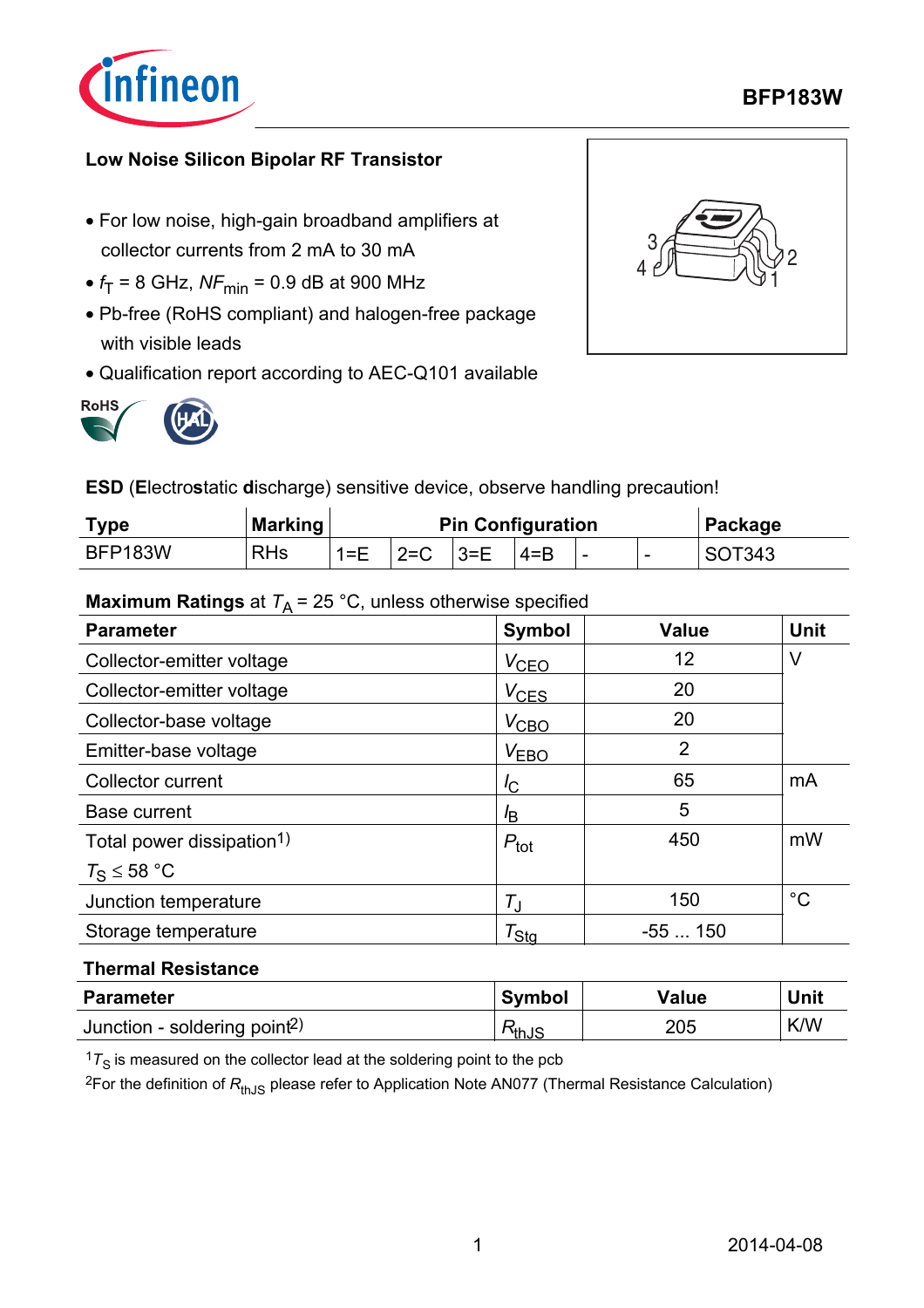

| <b>Parameter</b>                                        | <b>Symbol</b>   | <b>Values</b> |      | <b>Unit</b> |                          |
|---------------------------------------------------------|-----------------|---------------|------|-------------|--------------------------|
|                                                         |                 | min.          | typ. | max.        |                          |
| <b>DC Characteristics</b>                               |                 |               |      |             |                          |
| Collector-emitter breakdown voltage                     | $V_{(BR)CEO}$   | 12            |      |             | $\vee$                   |
| $I_{\rm C}$ = 1 mA, $I_{\rm B}$ = 0                     |                 |               |      |             |                          |
| Collector-emitter cutoff current                        | $I_{CES}$       |               |      | 100         | μA                       |
| $V_{\text{CE}}$ = 20 V, $V_{\text{BE}}$ = 0             |                 |               |      |             |                          |
| Collector-base cutoff current                           | $I_{CBO}$       |               |      | 100         | nA                       |
| $V_{\text{CB}}$ = 10 V, $I_{\text{F}}$ = 0              |                 |               |      |             |                          |
| Emitter-base cutoff current                             | $I_{EBO}$       |               |      | 1           | μA                       |
| $V_{EB}$ = 1 V, $I_C$ = 0                               |                 |               |      |             |                          |
| DC current gain                                         | $h_{\text{FE}}$ | 70            | 100  | 140         | $\overline{\phantom{a}}$ |
| $I_{\rm C}$ = 15 mA, $V_{\rm CE}$ = 8 V, pulse measured |                 |               |      |             |                          |

# **Electrical Characteristics** at  $T_A = 25 \degree C$ , unless otherwise specified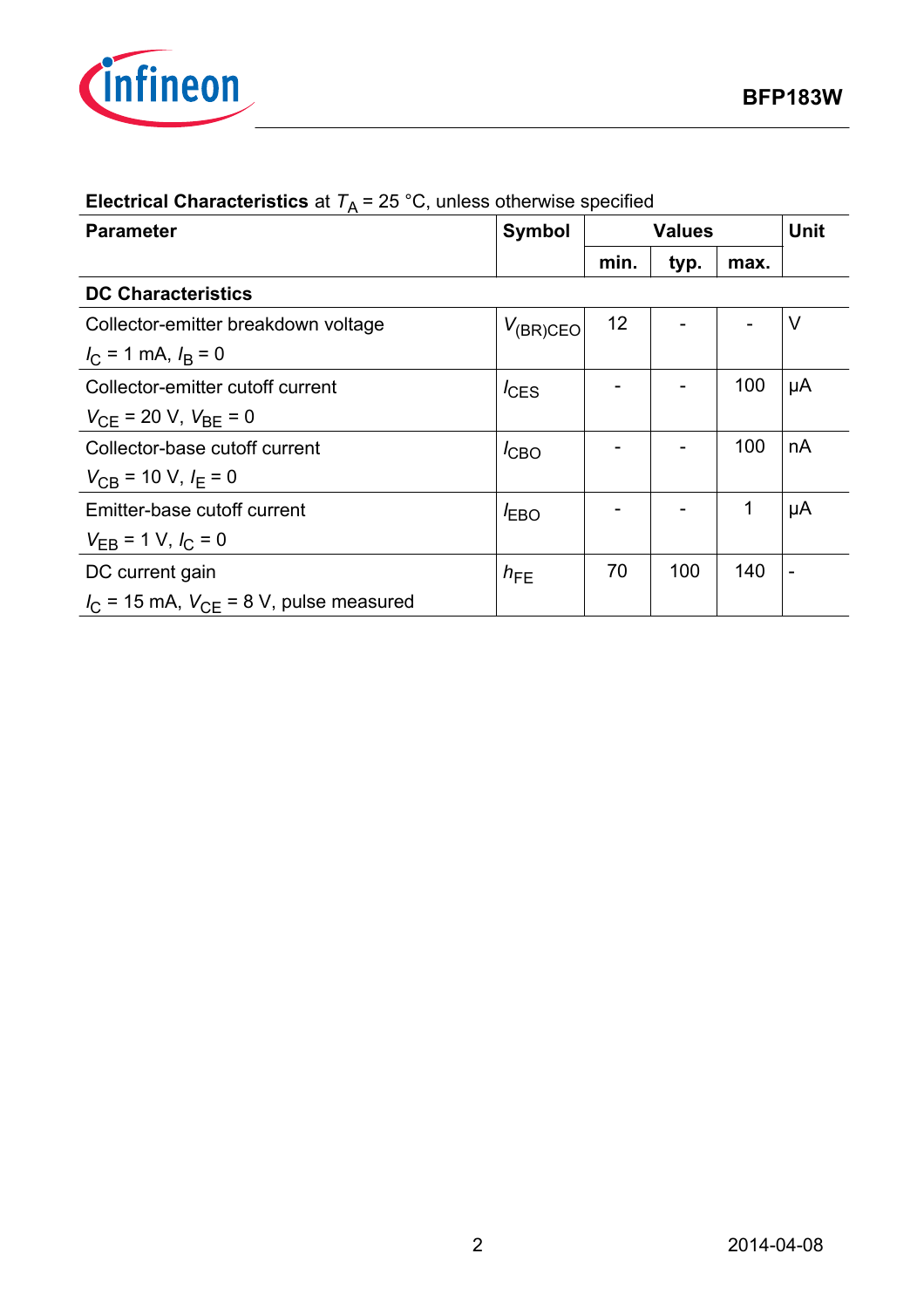

| <b>Parameter</b>                                                                                                         | <b>Symbol</b>    | <b>Values</b> |      | <b>Unit</b> |     |
|--------------------------------------------------------------------------------------------------------------------------|------------------|---------------|------|-------------|-----|
|                                                                                                                          |                  | min.          | typ. | max.        |     |
| AC Characteristics (verified by random sampling)                                                                         |                  |               |      |             |     |
| <b>Transition frequency</b>                                                                                              | $f_{\mathsf{T}}$ | 6             | 8    |             | GHz |
| $I_{\rm C}$ = 25 mA, $V_{\rm CE}$ = 8 V, $f$ = 500 MHz                                                                   |                  |               |      |             |     |
| Collector-base capacitance                                                                                               | $C_{\rm cb}$     |               | 0.34 | 0.54        | pF  |
| $V_{CB}$ = 10 V, f = 1 MHz, $V_{BE}$ = 0,                                                                                |                  |               |      |             |     |
| emitter grounded                                                                                                         |                  |               |      |             |     |
| Collector emitter capacitance                                                                                            | $C_{ce}$         |               | 0.27 |             |     |
| $V_{CE}$ = 10 V, $f$ = 1 MHz, $V_{BE}$ = 0,                                                                              |                  |               |      |             |     |
| base grounded                                                                                                            |                  |               |      |             |     |
| Emitter-base capacitance                                                                                                 | $C_{eb}$         |               | 1.1  |             |     |
| $V_{\text{FB}}$ = 0.5 V, f = 1 MHz, $V_{\text{CB}}$ = 0,                                                                 |                  |               |      |             |     |
| collector grounded                                                                                                       |                  |               |      |             |     |
| Minimum noise figure                                                                                                     | $NF_{min}$       |               |      |             | dB  |
| $I_{C}$ = 5 mA, $V_{CE}$ = 8 V, $Z_{S}$ = $Z_{Sopt}$ ,                                                                   |                  |               |      |             |     |
| $f = 900$ MHz                                                                                                            |                  |               | 0.9  |             |     |
| $f = 1.8$ GHz                                                                                                            |                  |               | 1.4  |             |     |
| Power gain, maximum stable <sup>1)</sup>                                                                                 | $G_{\text{ms}}$  |               | 22   |             | dB  |
| $I_{\text{C}}$ = 15 mA, $V_{\text{CE}}$ = 8 V, $Z_{\text{S}}$ = $Z_{\text{Sopt}}$ , $Z_{\text{L}}$ = $Z_{\text{Lopt}}$ , |                  |               |      |             |     |
| $f = 900$ MHz                                                                                                            |                  |               |      |             |     |
| Power gain, maximum available <sup>1)</sup>                                                                              | $G_{ma}$         |               | 15.5 |             | dB  |
| $I_{\text{C}}$ = 15 mA, $V_{\text{CE}}$ = 8 V, $Z_{\text{S}}$ = $Z_{\text{Sopt}}$ , $Z_{\text{L}}$ = $Z_{\text{Lopt}}$ , |                  |               |      |             |     |
| $f = 1.8$ GHz                                                                                                            |                  |               |      |             |     |
| Transducer gain                                                                                                          | $ S_{21e} ^2$    |               |      |             | dB  |
| $I_{\rm C}$ = 15 mA, $V_{\rm CE}$ = 8 V, $Z_{\rm S}$ = $Z_{\rm L}$ = 50 $\Omega$ ,                                       |                  |               |      |             |     |
| $f = 900$ MHz                                                                                                            |                  |               | 17.5 |             |     |
| $f = 1.8$ GHz                                                                                                            |                  |               | 11.5 |             |     |

# **Electrical Characteristics** at  $T_A = 25 \degree C$ , unless otherwise specified

<sup>1</sup>*G*ma = |*S*21e / *S*12e| (k-(k²-1)1/2), *G*ms = |*S*21 / *S*12|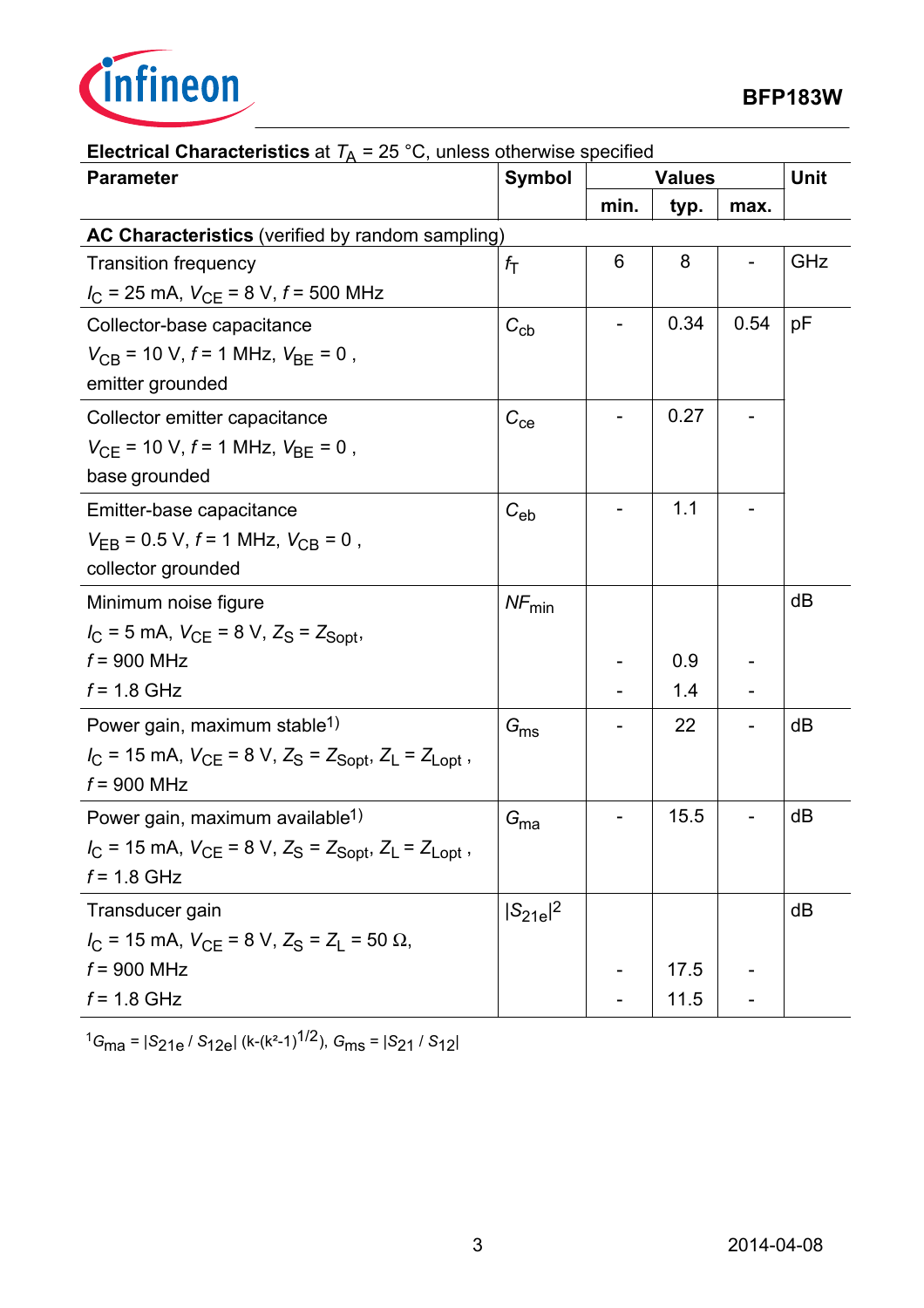

**BFP183W**

## **Total power dissipation**  $P_{\text{tot}} = f(T_S)$

**Permissible Pulse Load**  $R_{th,JS} = f(t_0)$ 



## **Permissible Pulse Load**

 $P_{\text{totmax}}/P_{\text{totDC}} = f(t_p)$ 



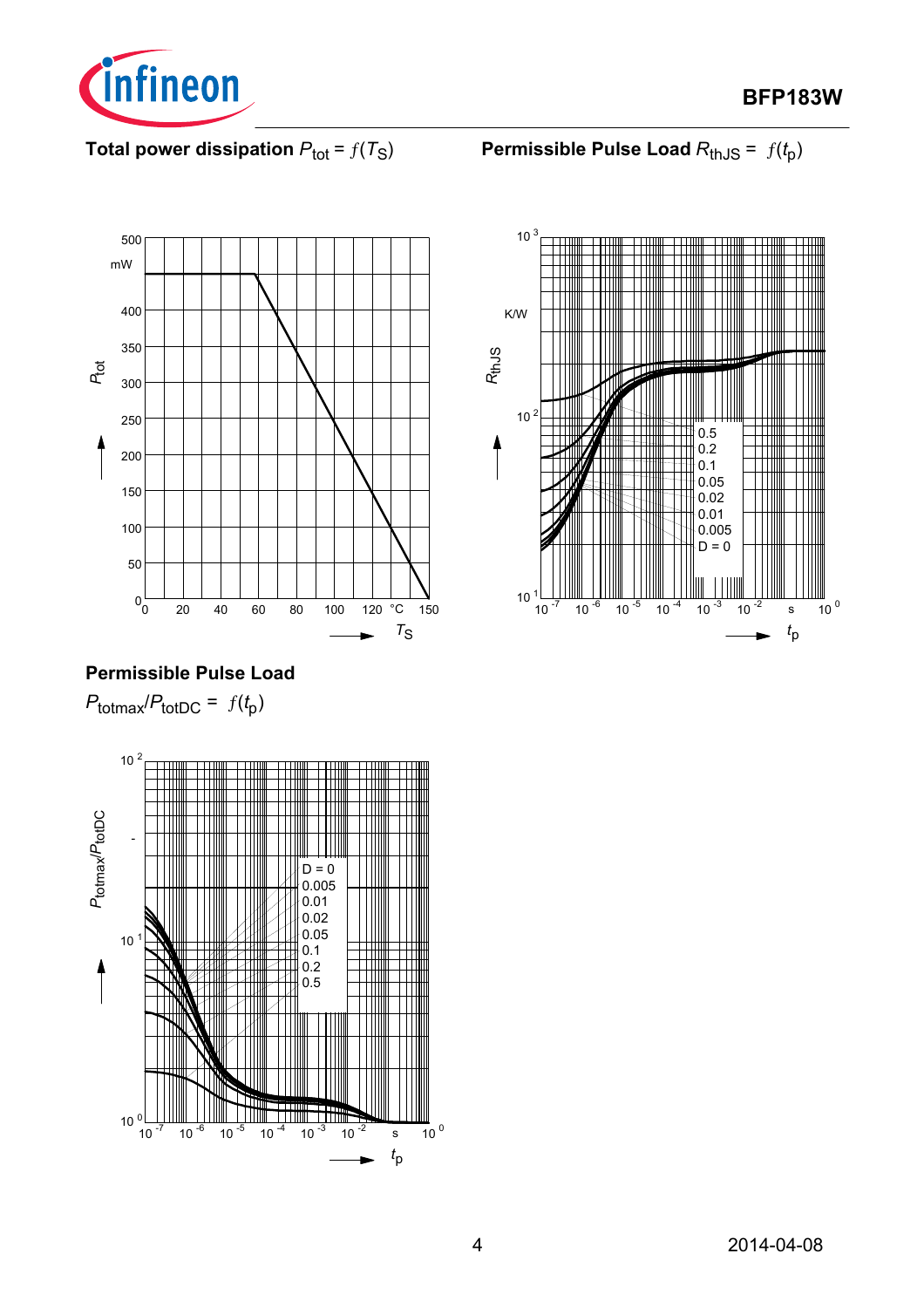